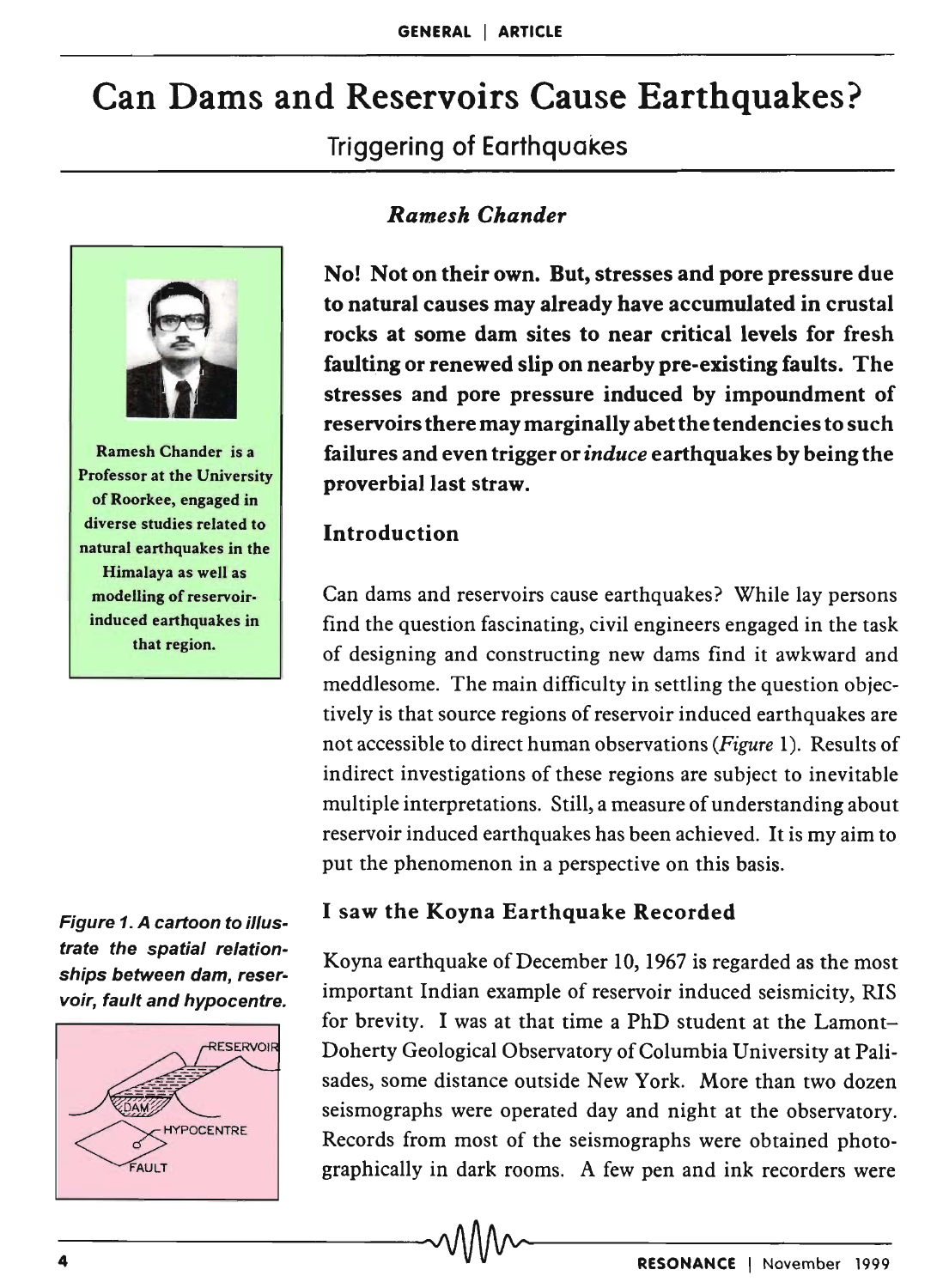used for monitoring purposes. Any passerby, observing that an earthquake was being recorded, would give a shout. That would bring a handful of seismologists rushing to the monitors, and they would compete to estimate the epicentre and magnitude of the earthquake. This was seismology in real time and a great learning experience for us graduate students. Thus, on that December afternoon local time, within about thirty minutes of its occurrence, when all the seismic phases had reached Palisades after traversing the earth along their diverse paths, we knew that a major earthquake had occurred on the western margin of the Indian peninsula.

### **Some Facts About RIS**

The possibility of RIS has been taken seriously by many earth scientists since the nineteen sixties. However, the number of alleged instances of RIS around the world is still around the century mark. The word 'allege' is used because the onus of proof about each new case of RIS still rests with those who suggest it, and a proof in earth sciences does not have the same infallibility and persuasiveness as in Euclidean geometry. The most well-known are the instances of seismicity induced by reservoirs behind the Hoover and Oroville dams in USA, Kariba dam on the Zambia-Zimbabwe border, Nurek dam in Tadzhikistan, Hsinfengkiang dam in China and Koyna dam in India. The above mentioned Koyna earthquake, with an estimated magnitude of 6.3, has been the most damaging reservoir induced earthquake so far. Also, the Koyna case is unusual in that seismicity persists more than three decades after initial impoundment of the reservoir.

# **The Mechanism of Induced Earthquakes**

Tectonic earthquakes are the most common of all natural earthquakes. Each one of them is associated with faulting in rocks, a fault being a shear fracture in which rocks on its two sides undergo relative slip parallel to the discontinuity surface. Although some of them may be associated with formation of fresh

The Koyna case is unusual in that seismicity persists more than three decades after initial impoundment of the reservoir.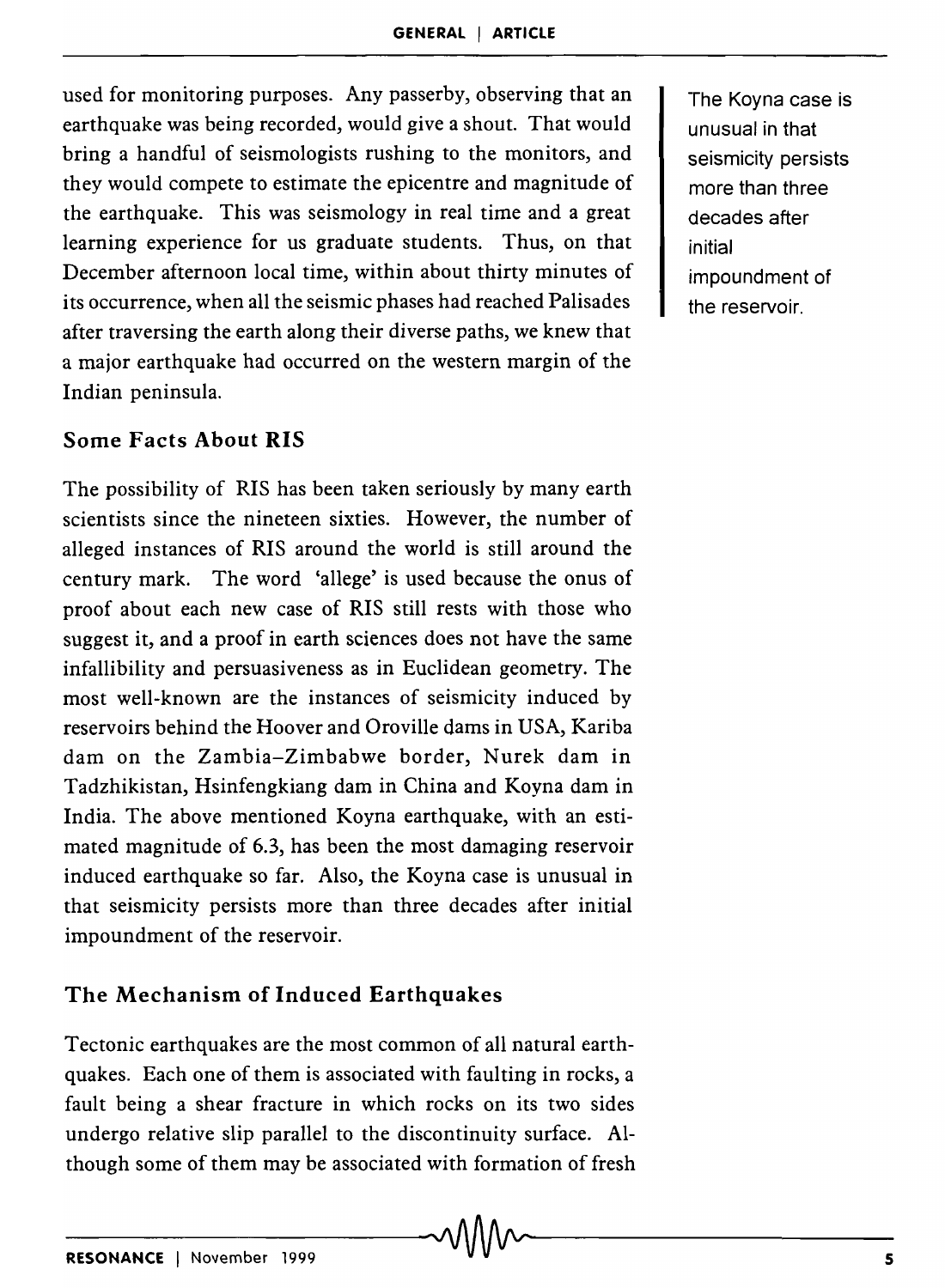Figure 2. Seismogram of a tectonic earthquake. Axis parallel to traces indicates time from left to right. The interval between two dots is one minute. Axis normal to traces measures vertical component of ground displacement, of the order of a few microns. P, PP, S, SS and LR are different phases or waves arriving at the station along different paths from the hypocentre (see text under 'I saw the Koyna earthquake recorded'). At this station, the first ground motion in P was towards the hypocentre for this earthquake.



faults in rocks, at the present moment in the 4.5 billion-year history of the earth, most tectonic earthquakes occur due to renewed slip on pre-existing faults.

A fault plane solution provides important evidence on the mechanism of an earthquake. It involves analysis of particle motions in the earth during the passage of the very first  $P$ , or longitudinal elastic waves radiated in different directions from the hypocentre or focus of the earthquake *(Figure* 2). Hypocentre is the point of origin of an earthquake. In the case of a tectonic earthquake, the hypocentre is located in the causative fault *(Figure* 1) and it coincides with the point where the first slip occurs

The fault plane solution for the Koyna earthquake has all the characteristics seismologists observe in the fault plane solutions for natural tectonic earthquakes. Hence, Koyna earthquake belongs to this category, and we may infer with considerable confidence that the renewed slip on a pre-existing fault near the Koyna reservoir was involved. Similar conclusions may be drawn for many other allegedly reservoir induced earthquakes for which fault plane solutions have been obtained.

Thus we have a reasonable basis to assume that reservoir induced earthquakes are also tectonic earthquakes except that they occur near new reservoirs after their impoundment.

# Conceptual Basis for Rationalization about RIS

Investigations about the formation of new faults or incidence of renewed slip on pre-existing ones belong to the domain of rock mechanics. Anderson explained the formation of new faults in terms of elastic stresses acting in rocks. Subsequently the influence of pore pressure was included in the analysis. Pore pressure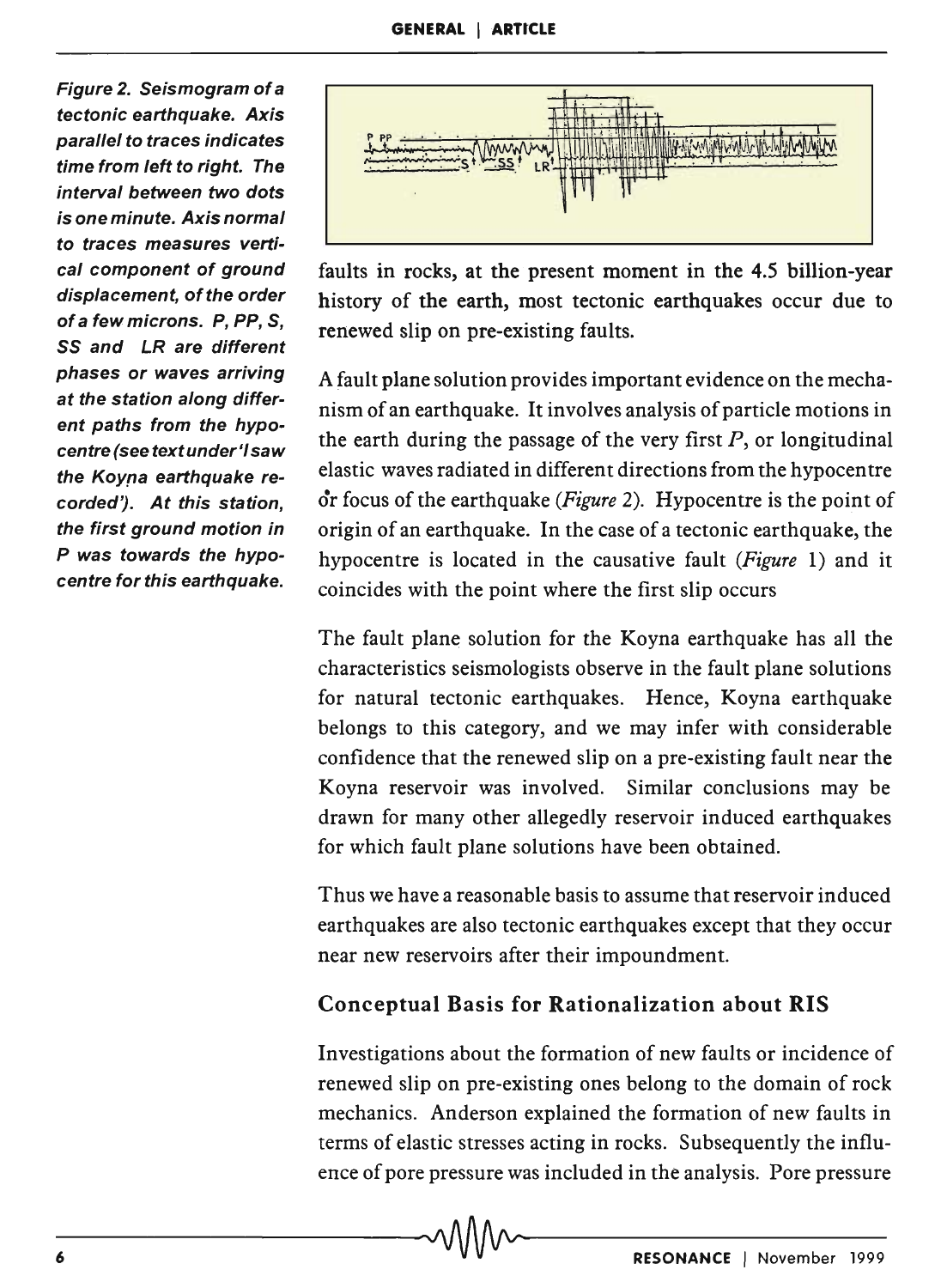is the pressure exerted by fluids, mostly water, if present in the pore spaces of rocks. Renewed slip on a pre-existing fault is similarly attributable to elastic stresses and pore pressure. Only non-hydrostatic stress states, i.e., stress states in which all three principal stresses are not equal, are relevant for these purposes.

Impoundment of a new reservoir causes perturbations of the stress and pore pressure regimes in the rocks around it. Depending upon local circumstances, the perturbations may to a small degree either facilitate or inhibit renewed slip on pre-existing faults in the region. Snow, in a landmark article in 1972, provided on this basis a theoretical justification for the underlying unity in the mechanisms of natural tectonic and reservoir induced earthquakes. I feel that he could have furthered the cause of a rational view on RIS by introducing the term 'reservoir induced tectonic earthquake' in place of the current 'reservoir induced earthquake'.

However, whereas Snow modeled the reservoir as a water layer of finite vertical thickness and infinite horizontal extent, our discussion here is free of this assumption.

### Condition for Renewed Slip on a Fault

Let *t* represent time and **r** the position vector of a point in a preexisting fault. Let  $\sigma(\mathbf{r}, t)$  be the normal stress,  $\tau_m(\mathbf{r}, t)$  the motive shear stress and  $p(r, t)$  the pore pressure acting on the fault at r at t *(Figure* 3). The word motive is used to emphasise that this shear stress promotes slip on the fault. We may add in passing that the frictional stress on the fault is a shear stress that inhibits slip. Let  $tan \phi$  be the coefficient of friction on the fault,  $\phi$  being the angle



Figure 3. Quantities required to specify condition for slip on a fault. All refer to the same point in the fault.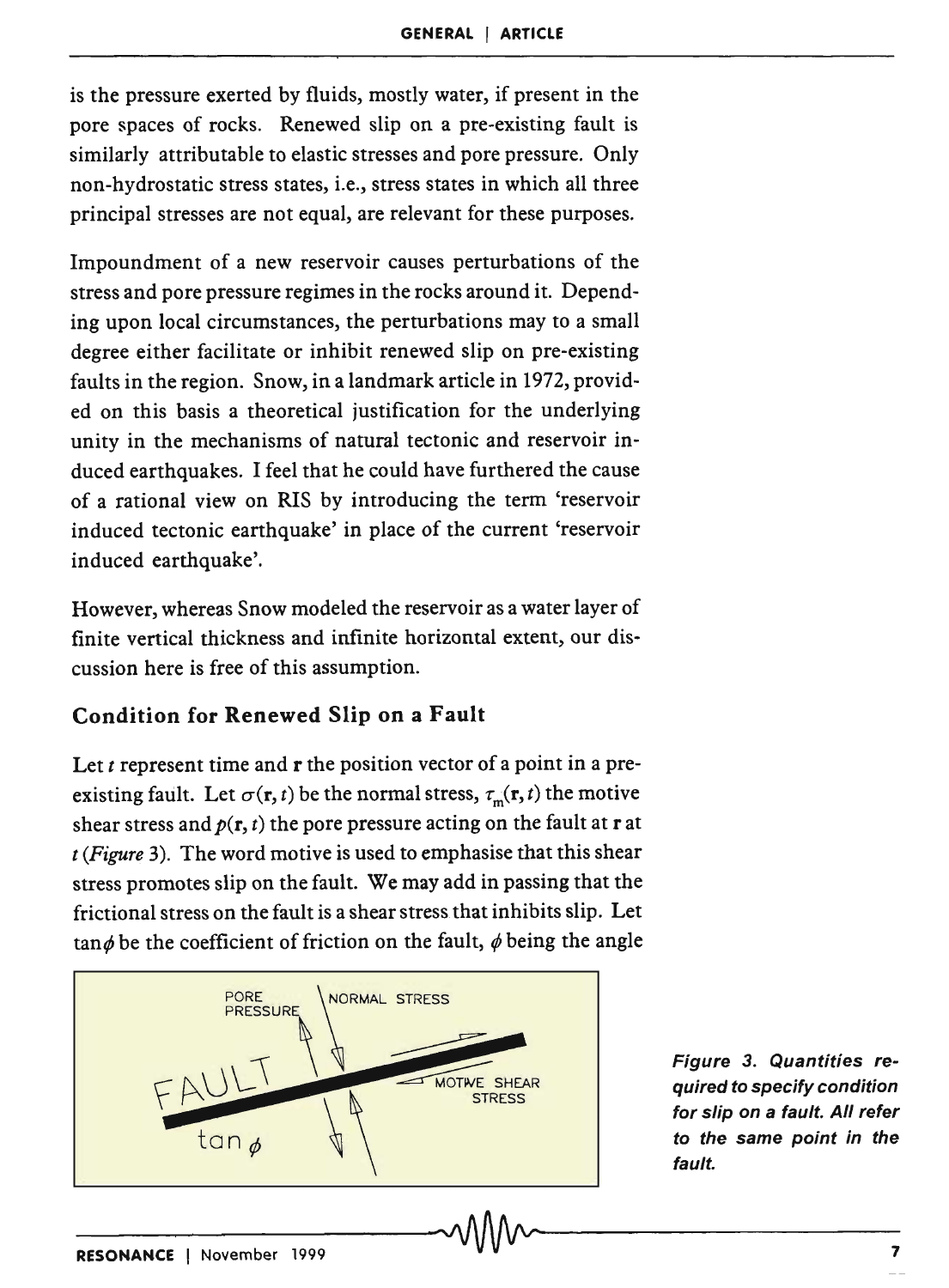of friction. Then the frictional strength  $\tau_f(\mathbf{r}, t)$ , defined as the limiting value of force per unit area due to static friction between rocks on either side of the fault, may be expressed as

$$
\tau_{\rm f}(\mathbf{r},t) = \{ \sigma(\mathbf{r},t) - p(\mathbf{r},t) \} \tan \phi. \tag{1}
$$

The fault is in equilibrium at r as long as the frictional strength exceeds the motive shear stress. The tendency of the fault to slip again increases if, due to temporal changes in the stresses and pore pressure acting on it, the magnitude of motive shear stress approaches that of the frictional strength. The fault will undergo renewed slip at r if and when the motive shear stress exceeds the frictional strength.

#### Occurrence of a Natural Tectonic Earthquake

At any given instant of time, stresses due to many natural causes may act on the fault at the hypocentre of an impending tectonic earthquake. They include, at the very least, the stresses due to the weight of rock superjacent to the hypocentre and a group of stresses that I shall call here collectively as stresses of plate tectonic origin. Also, pore pressure may arise if fluids exist in the pore spaces of rocks around the hypocentre. While stresses due to the weight of the rock may be considered constant on the time scales of interest here, namely, decades to millennia, stresses of plate tectonic origin may vary and in general accumulate with time. These stresses and pore pressure due to natural causes are often referred to collectively as ambient stresses and ambient pore pressure, respectively.

It follows from the preceding section that a natural tectonic earthquake will occur if and when, due to accumulation of ambient stresses and ambient pore pressure at the hypocentre, the ambient motive shear stress acting on the fault exceeds its frictional strength *(Box* 1).

# Occurrence of a Tectonic Earthquake Near a New Reservoir

Similarly, the condition for a tectonic earthquake to occur near a

A natural tectonic earthquake will occur if and when, due to accumulation of ambient stresses and ambient pore pressure at the hypocentre, the ambient motive shear stress acting on the fault exceeds its frictional strength.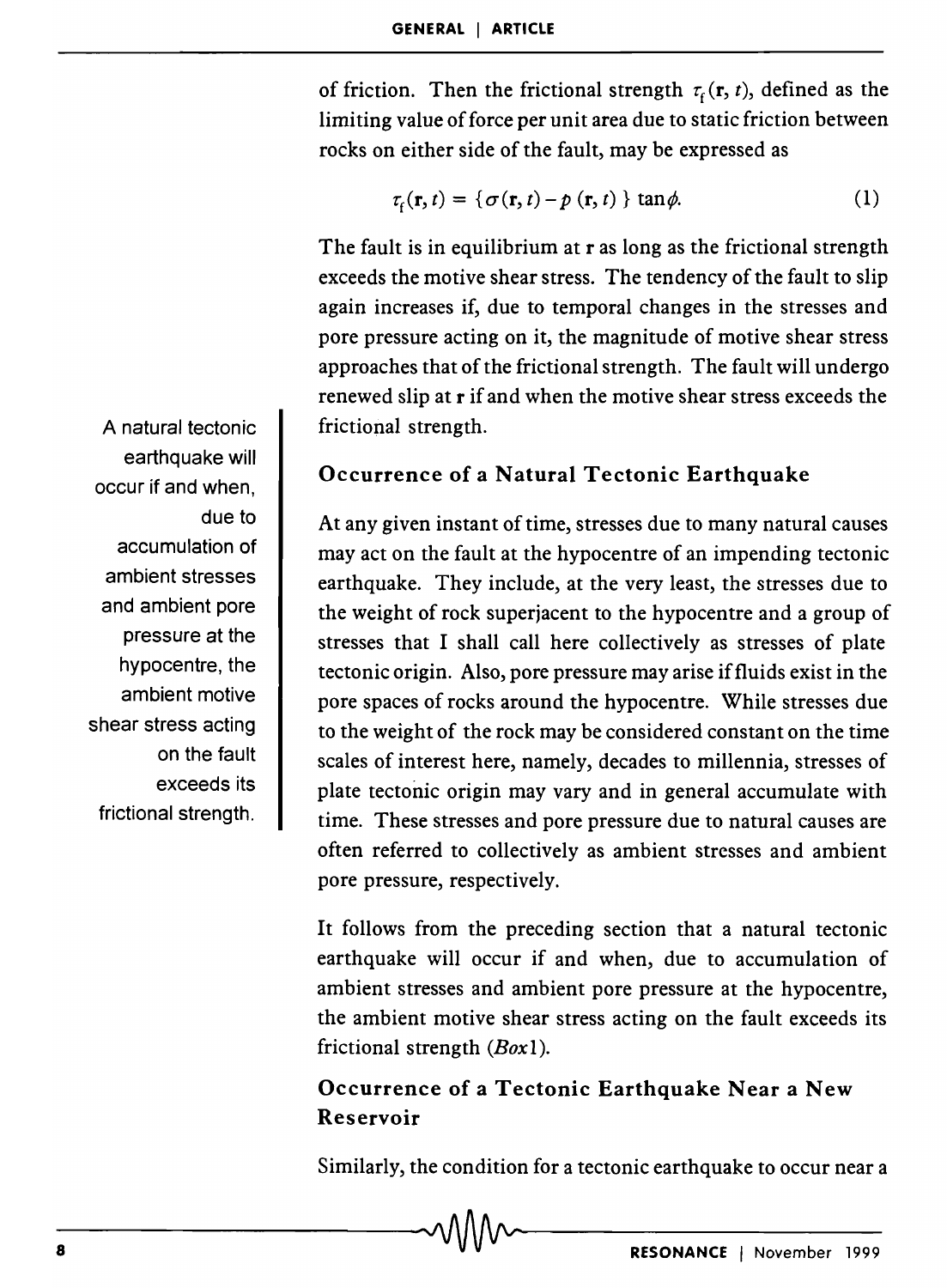#### Box 1.

I give here a few simple mathematical expressions relevant to the ideas considered in the article. All but one of the main symbols used below has been described already.  $\mathbf{r}_h$  is the position vector of the hypocentre. Subscripts a, c and r stand for ambient, cumulative and reservoir induced respectively.

Thus, the expression for frictional strength at  $r_h$  under ambient stresses and pore pressure, from (1) of the main text, is

$$
\tau_{\text{fa}}(\mathbf{r}_{\text{b}}, t) = \{ \sigma_{\text{a}}(\mathbf{r}_{\text{b}}, t) - p_{\text{a}}(\mathbf{r}_{\text{b}}, t) \} \tan \phi,
$$
\n(A1)

Corresponding expressions for frictional strength due the reservoir alone and under the cumulative influence of ambient and reservoir induced stresses and pore pressure are

$$
\tau_{\rm fr}(\mathbf{r}_{\rm h},t) = \{ \sigma_{\rm r}(\mathbf{r}_{\rm h},t) - p_{\rm r}(\mathbf{r}_{\rm h},t) \} \tan \phi, \tag{A2}
$$

$$
\tau_{\rm fc}(\mathbf{r}_{\rm b}, t) = \{ \sigma_{\rm c}(\mathbf{r}_{\rm b}, t) - p_{\rm c}(\mathbf{r}_{\rm b}, t) \} \tan \phi,
$$
\n(A3)

In turn,

$$
\tau_{\rm fc}(\mathbf{r}_{\rm h}, t) = \tau_{\rm fc}(\mathbf{r}_{\rm h}, t) + \tau_{\rm fc}(\mathbf{r}_{\rm h}, t) \tag{A4}
$$

$$
\sigma_{\rm c}(\mathbf{r}_{\rm h}, t) = \sigma_{\rm a}(\mathbf{r}_{\rm h}, t) + \sigma_{\rm r}(\mathbf{r}_{\rm h}, t) \tag{A5}
$$

$$
p_c(\mathbf{r}_h, t) = p_a(\mathbf{r}_h, t) + p_r(\mathbf{r}_h, t) \tag{A6}
$$

$$
\tau_{\rm mc}(\mathbf{r}_{\rm h}, t) = \{\tau_{\rm ma}^2(\mathbf{r}_{\rm h}, t) + \tau_{\rm mr}^2(\mathbf{r}_{\rm h}, t) + 2 \tau_{\rm ma}(\mathbf{r}_{\rm h}, t) \tau_{\rm mr}(\mathbf{r}_{\rm h}, t) \cos\theta\}^{0.5}.
$$
 (A7)

The rules used in writing  $(A4)$  to  $(A7)$  are as follows. Frictional strengths are added algebraically because the corresponding frictional stresses mobilised must have the same line of action, i.e., opposite to the resultant of the ambient and reservoir induced motive shear stresses. Normal and motive shear stresses acting on the fault due to ambient causes and the reservoir are added vectorially. Since the ambient and reservoir induced normal stresses on the fault have the same line of action at  $r_h$ , an algebraic summation is adequate in (A5), The two pore pressures in (A6) are to be added as scalars. Since, in general, the ambient and reservoir induced motive shear stresses on the fault may act in directions making an angle  $\theta$ with each other, the formula for the magnitude of the resultant of two vectors is used in (A7).

new reservoir is that the cumulative motive shear stress acting on the fault at the hypocentre should exceed its cumulative frictional strength. Cumulative motive shear stress is the resultant of ambient and reservoir induced motive shear stresses (see (A7)), and cumulative frictional strength of the fault is the frictional strength under the combined influence of ambient and reservoir induced normal stresses and pore pressure (see (A3)).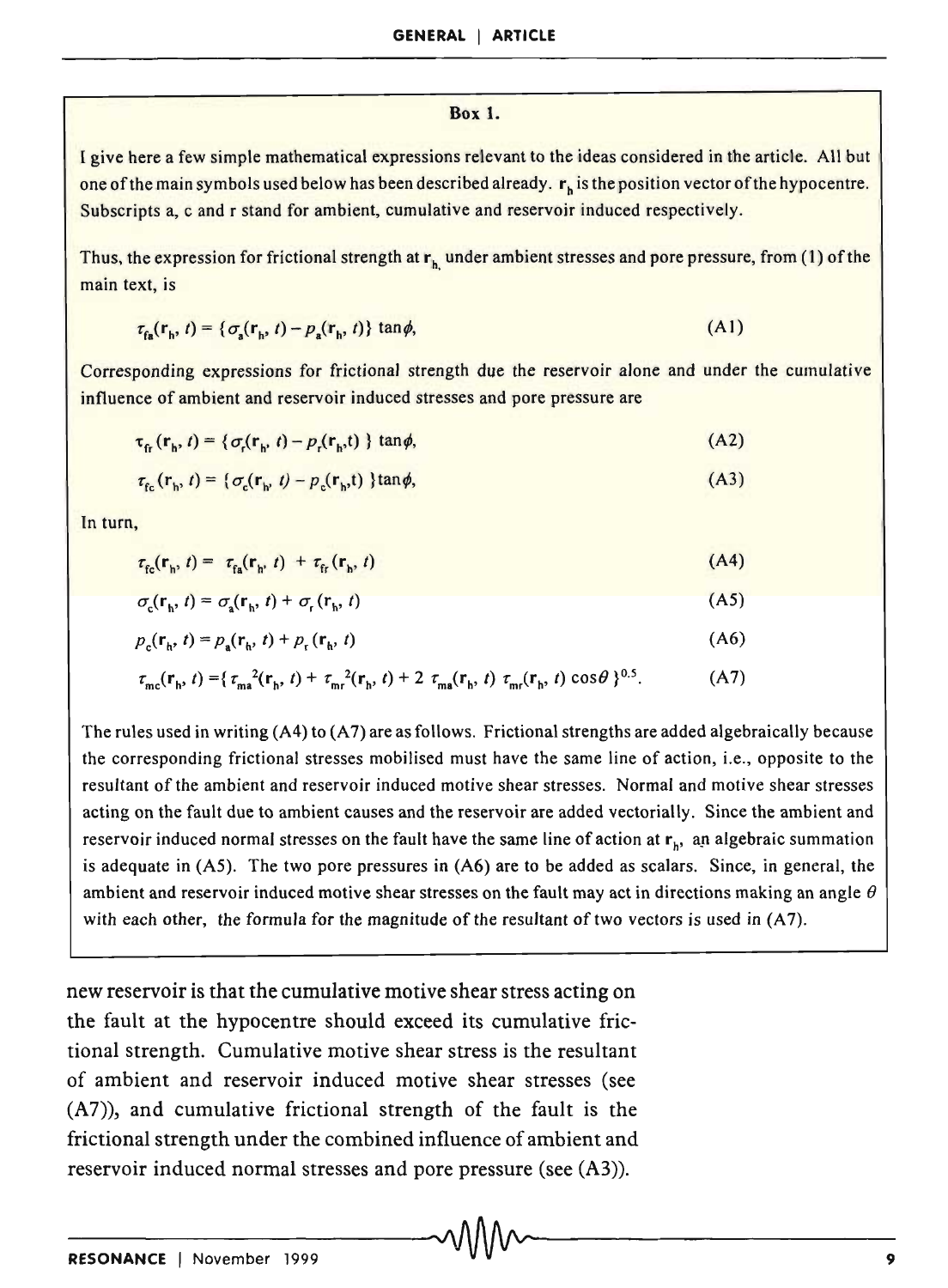An earthquake near a new reservoir may be called properly as a *reservoir induced earthquake* if, in addition to this condition, at the instant of earthquake occurrence, the ambient motive shear stress is suitably less than the frictional strength under ambient normal stress and pore pressure. Otherwise, the earthquake should be called a *reservoir inhibited earthquake,* although this term is used rarely. One of my research students and I have argued that some earthquakes near the Tarbela reservoir on the Indus river in Pakistan belong to the second group.

In short, natural and reservoir induced tectonic earthquakes have similar mechanisms and their occurrence can be rationalised similarly in terms of motive shear stresses and frictional strengths of faults. Still it may not be taken for granted that all earthquakes near a new reservoir are induced earthquakes.

#### **Discussion**

*The Smallness of the Influence due to a Reservoir:* A cardinal fact, germane to the present theme, is that reservoir induced stresses and pore pressure are each one or more orders smaller than the respective ambient stresses and pore pressure required at the time of a natural tectonic earthquake. The plausibility of this statement may be judged from the following example. Consider a hypocentre at a depth of 5 km in the rocks beneath a 100m deep reservoir. Assuming a nominal value for rock density, the vertical normal stress due to weight of overlying rocks would be 130 MPa at the hypocentre. The hydrostatic pressure at the bottom of the reservoir is only 1 MPa or 10 atmospheres. The stresses and pore pressure induced by it at 5 km depth would be smaller still. Thus a reservoir may not cause a tectonic earthquake on its own. At best, under suitable conditions, it may trigger one or more such earthquakes in its vicinity.

*Ambient Stresses should be near Critical:* Another cardinal fact is that, for an induced earthquake to occur, ambient stresses and pore pressure at a hypocentre near a new reservoir should accumulate to such a degree and in such a proportion that the fault is close to slip even without the influence of the reservoir. In other

A reservoir may not cause a tectonic earthquake on its own. At best, under suitable conditions, it may trigger one or more such earthquakes in its vicinity.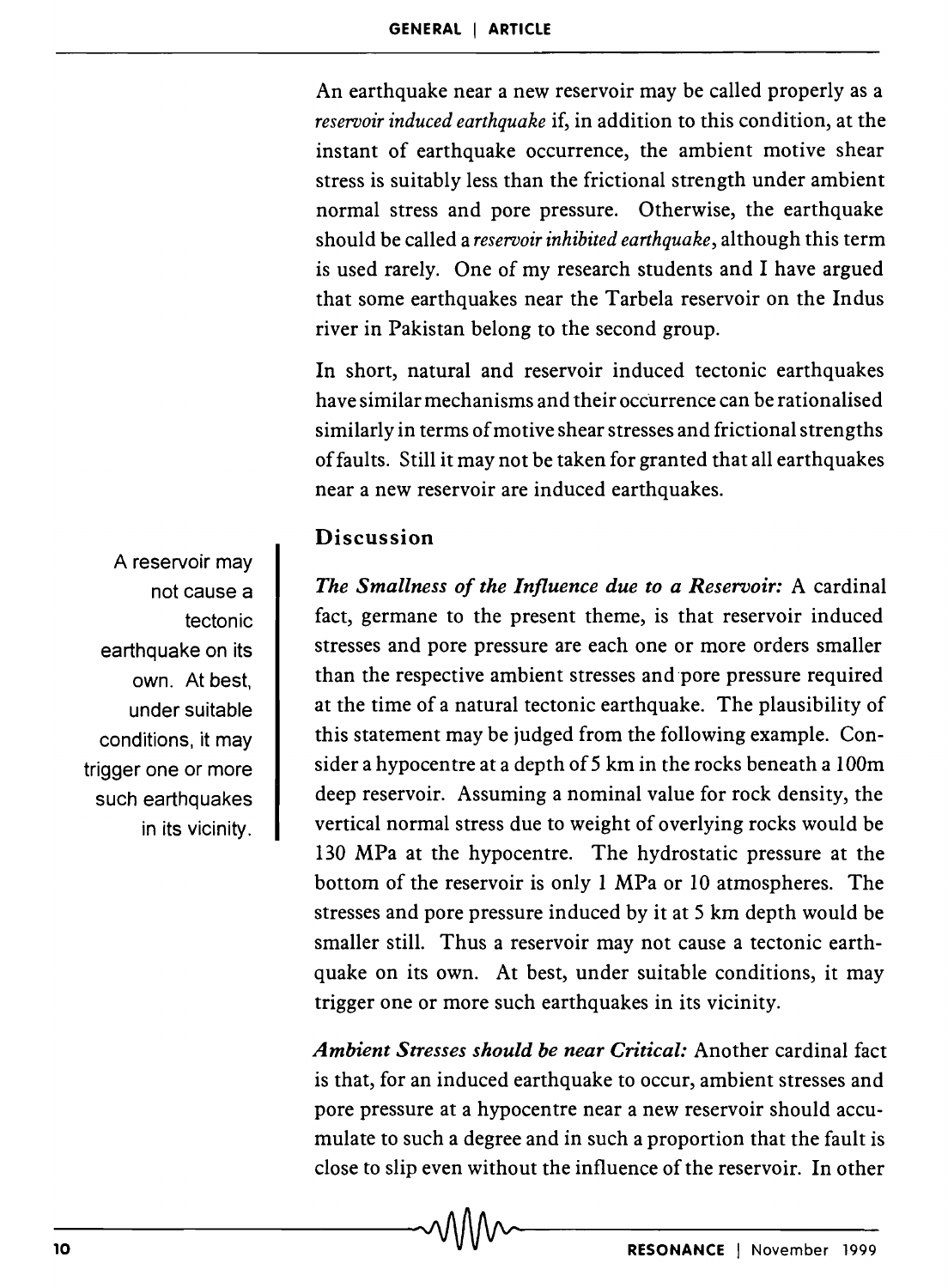words, the ambient motive shear stress on the fault should be less than but sufficiently close to its frictional strength. I estimate that this difference may be expressed conveniently in KPa even for a reservoir as deep as 260 m.

*Friction on a Fault:* The fault friction model adopted by Snow, and retained here, is the simplest possible. It has been used in rock mechanics and seismology for quite some time and has provided reasonable first estimates of the quantities involved. The coefficient of friction, which has been assumed constant here, may vary with time in some cases.

*Reservoir Induced Pore Pressure:* A reservoir may induce pore pressure at the hypo centre of a near by earthquake in two distinct ways. Firstly, if pore fluids exist around the hypocentre already, then the reservoir load may cause an increment of pore pressure due to compression of pore spaces. Secondly, if the entire rock mass between the reservoir and the hypocentre is porous, and if water can leak through the reservoir bottom, then pore pressure around the hypocentre may increase also through a process of diffusion.

On *Predicting RIS:* Can we predict whether the construction of a proposed dam and impoundment of its reservoir will lead to induced earthquakes? I answer this question in two parts. Firstly, the arguments given above may be used in conjunction with further rock mechanics theory to assess whether the reservoir will have a stabilising or destabilising influence on specific faults in its vicinity. As may be anticipated, the accuracy of such assessment will depend on the accuracy of relevant information about the reservoir, the faults and the intervening rocks. Secondly, addressing the question more directly, I have cited above fault plane solutions to argue that there is an intrinsic similarity in natural tectonic and reservoir induced earthquakes. Thus the problem of predicting RIS near a dam site is fundamentally related to the problem of predicting natural tectonic earthquakes. I believe that, as of today, no individual or group, anywhere in the world, is capable of predicting natural tectonic If pore fluids exist around the hypocentre already, then the reservoir load may cause an increment of pore pressure due to compression of pore spaces.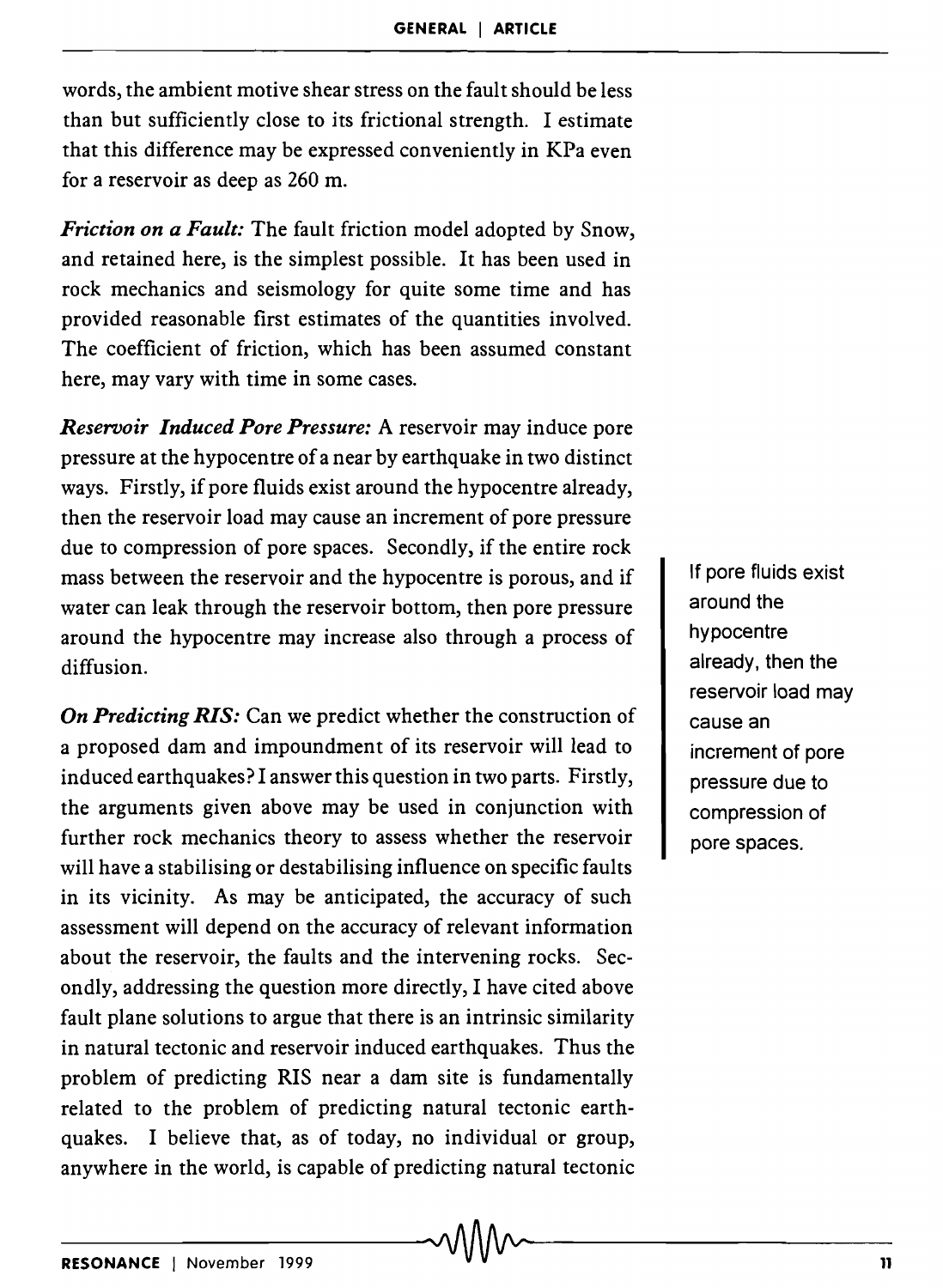earthquakes routinely using the accepted principles and methods of science. Predicting RIS should be even more difficult because the levels of ambient stresses and pore pressure as well as the influence of a given reservoir on nearby seismogenic faults cannot be assessed with the required certainty using the observational and theoretical tools at hand. If they wish to be on the safe side, concerned civil engineers may adopt the worst case scenario in regard to the possibility of RIS at a proposed site and incorporate requisite safety features in their designs for the dam and the reservoir.

*Another Anecdote:* Geologists recognize three basic types of faults, namely, thrust, normal and strike slip faults, depending upon the sense of relative slip between rocks on two sides of the discontinuity. Anderson identified the three basic types of stress regimes that promote the respective basic types of faulting in the rocks. The simplified analysis by Snow reveals that an infinite reservoir would inhibit renewed slip on thrust faults and promote it on normal and strike slip faults.

Thrust faults are by far the most common in the Himalayas. Also, the fault plane solutions of most tectonic earthquakes in the Himalayas show evidence of thrust faulting. Thus a thrust fault type stress regime existed in the Himalayas in the past and it continues to be active today. This fact, coupled with the above conclusion from Snow, has been used by civil engineers and many earth scientists involved with river valley projects to repeat ad nauseum that RIS cannot occur in the Himalayas.

About ten years ago, while I could not deny the evidence for a thrust fault type stress regime in the Himalayas, I felt constrained to seek a weakness in the argument about the presumed lack of RIS there. Indeed, there were theoretical arguments and observational 'evidence in the literature that I seized upon and wrote some articles about. I even got a PhD student to do numerical simulations to resolve the dilemma specifically in the context of the Himalayas. The weakness in the anti-RIS argument is this. Snow's infinite reservoir will either inhibit or

**Geologists** recognize three basic types of faults, namely, thrust, normal and strike slip faults, depending upon the sense of relative slip between rocks on two sides of the discontinuity.